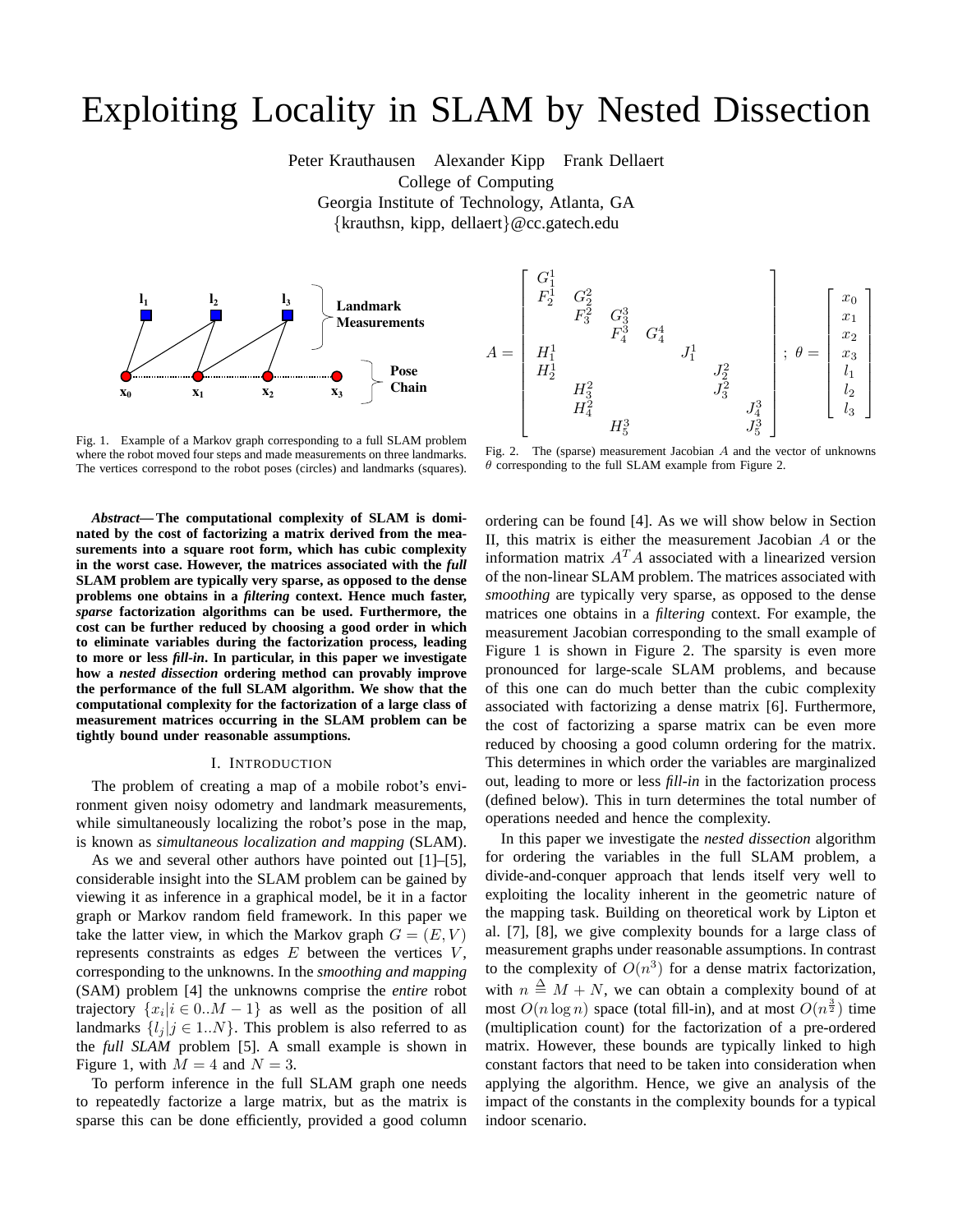#### II. THE FULL SLAM PROBLEM

Below we review how the full SLAM problem reduces to solving a succession of linear least-squares problems, following [4]. In particular, inference in the full SLAM problem corresponds to the following *non-linear* least-squares problem for the unknown robot poses  $\{x_i\}$  and landmarks  $\{l_i\}$ :

$$
\sum_{i=1}^{M} ||x_i - f_i(x_{i-1}, u_i)||_{\Lambda_i}^2 + \sum_{k=1}^{K} ||z_k - h_k(x_{i_k}, l_{j_k})||_{\Sigma_k}^2 \tag{1}
$$

Here  $\|\cdot\|_{\Sigma}^2$  denotes the squared Mahalanobis norm with covariance  $\Sigma$ . This assumes, as standard in the SLAM literature [9]– [11], that we use Gaussian process and measurement models,

$$
x_i = f_i(x_{i-1}, u_i) + w_i \qquad z_k = h_k(x_{i_k}, l_{j_k}) + v_k \quad (2)
$$

where  $f_i(.)$  is the *motion model*,  $h_k(.)$  is the *measurement model*, and  $w_i$  and  $v_k$  are normally distributed zero-mean noise terms with covariance matrices  $\Lambda_i$  and  $\Sigma_k$ . We assume both known control inputs  $\{u_i\}$  and data association  $\{i_k, j_k\}$ .

Non-linear optimization methods solve a succession of linear approximations to (1) by Taylor expansions around a linearization point  $(x^0, l^0)$ . In particular, the first-order linearized version of the process model in (2) is given by

$$
x_i^0 + \delta x_i = f_i(x_{i-1}^0, u_i) + F_i^{i-1} \delta x_{i-1} + w_i \tag{3}
$$

with  $F_i^{i-1}$  the Jacobian of  $f_i(.)$  at the value  $x_{i-1}^0$ . The linearized measurement equations are obtained similarly,

$$
z_k = h_k(x_{i_k}^0, l_{j_k}^0) + H_k^{i_k} \delta x_{i_k} + J_k^{j_k} \delta l_{j_k} + v_k \tag{4}
$$

with  $H_k^{i_k}$  and  $J_k^{j_k}$  the Jacobians of  $h_k(.)$  with respect to a change in  $x_{i_k}$  and  $l_{j_k}$ , evaluated at  $(x_{i_k}^0, l_{j_k}^0)$ . We now obtain a linear least-squares problem in the variables  $\theta \triangleq \{\delta x_i, \delta l_j\},\$ 

$$
\theta^* = \underset{\theta}{\text{argmin}} \sum_{i=1}^M \|F_i^{i-1} \delta x_{i-1} + G_i^i \delta x_i - a_i\|_{\Lambda_i}^2 + \sum_{k=1}^K \|H_k^{i_k} \delta x_{i_k} + J_k^{j_k} \delta l_{j_k} - c_k\|_{\Sigma_k}^2 \tag{5}
$$

where we defined the constants  $a_i \stackrel{\Delta}{=} x_i^0 - f_i(x_{i-1}^0, u_i)$ ,  $c_k \stackrel{\Delta}{=}$  $z_k - h_k(x_{i_k}^0, l_{j_k}^0)$ , and  $G_i^i = -I$ . Below we will assume that we are working on one of these linearized problems and hence drop the  $\delta$  notation in the interest of clarity.

# *A. Sparse Linear Algebra View*

Equation (5) can be written concisely using matrix notation, by collecting the Jacobian matrices into the (sparse) matrix  $A$ , and the vectors  $a_i$  and  $c_k$  into a right-hand side vector  $b^1$ :

$$
\theta^* = \underset{\theta}{\text{argmin}} \ \ \|A\theta - b\|_2^2 \tag{6}
$$

Figure 2 illustrates the typical block-structured sparsity of A where the non-zero blocks correspond to the individual measurement Jacobians  $F, G, H$ , and  $J$  as defined above.

Solving linear systems of the form (6) is normally done either through sparse QR factorization of the measurement Jacobian A (numerically stabler), or Cholesky factorization of the *information matrix*  $\mathcal{I} \triangleq A^T A$  (faster) [6], yielding the algorithms below:

| <b>Algorithm 1</b> Solving the sparse linear system (6).                                                                                          |          |                                     |  |  |  |  |  |
|---------------------------------------------------------------------------------------------------------------------------------------------------|----------|-------------------------------------|--|--|--|--|--|
| <b>OR</b>                                                                                                                                         | Cholesky |                                     |  |  |  |  |  |
| 1. Factor $A \rightarrow QR$                                                                                                                      |          | 1. Factor $A^T A \rightarrow R^T R$ |  |  |  |  |  |
| 2. Equate $\begin{bmatrix} d & e \ 0 & R^T \end{bmatrix}^T = Q^T b$ 2. Solve $R^T y = A^T b$<br>3. Solve $R\theta^* = d$ 3. Solve $R\theta^* = y$ |          |                                     |  |  |  |  |  |
|                                                                                                                                                   |          |                                     |  |  |  |  |  |

The key question considered in this paper regarding these algorithms concerns their computational complexity. The amount of computation needed for the factorization and backsubstitution is determined by the number of non-zero elements (NNZ) in the initial matrix  $A$ , as well as the NNZ in  $R$ . While we cannot influence the former, it is well known [4] that one *can* influence the NNZ introduced by the factorization *by reordering the columns of the matrix* A, leading to *Alg.* 2:

**Algorithm 2** Iterative least-squares with reordering

- Reorder  $A_{\pi} \stackrel{\pi}{\leftarrow} A$
- Symbolic Factorization of the sparsity pattern of A
- **Repeat**
	- 1) Linearize
	- 2) *Numeric* Factorization of A
	- 3) Back-substitution
- **Until** convergence
- Backorder solution  $\theta$  $\stackrel{\pi^{-1}}{\leftarrow} \theta_{\pi}$

#### *B. Graphical View of Matrix Factorization*

In the following we attempt to give the reader an intuition into the factorization process from a graphical point of view. In particular, let the graph  $G$  be constructed as in Section I such that the vertices  $V$  represent the variables and the edges  $E$ represent the dependencies between them. Then the adjacency matrix of the graph G corresponds exactly to the sparse block structure of the information matrix  $\mathcal{I} \triangleq A^T A$  [4]. *Elimination* of the matrix  $A<sup>T</sup>A$  is defined as recursively eliminating one variable at a time, until there is only one variable left. By *eliminating* we mean expressing this variable as a linear combination of adjacent vertices. However, eliminating a variable  $v_i$  introduces dependencies in the remaining graph, forcing one to connect every variable adjacent to  $v_i$  into a completely connected subgraph or *clique*. We refer the interested reader to [4], [8], [12] for more detailed explanations.

In matrix terms, the extra edges thus introduced correspond to *fill-in* in the Cholesky factor R. The number of edges introduced by the elimination depends on the order in which the variables are eliminated. Thus, we wish to find the ordering that results in the least fill-in.

<sup>&</sup>lt;sup>1</sup> and pre-multiplying the rows of  $A$  and entries of  $b$  to reflect the Mahalanobis norm in the case of non-isotropic noise.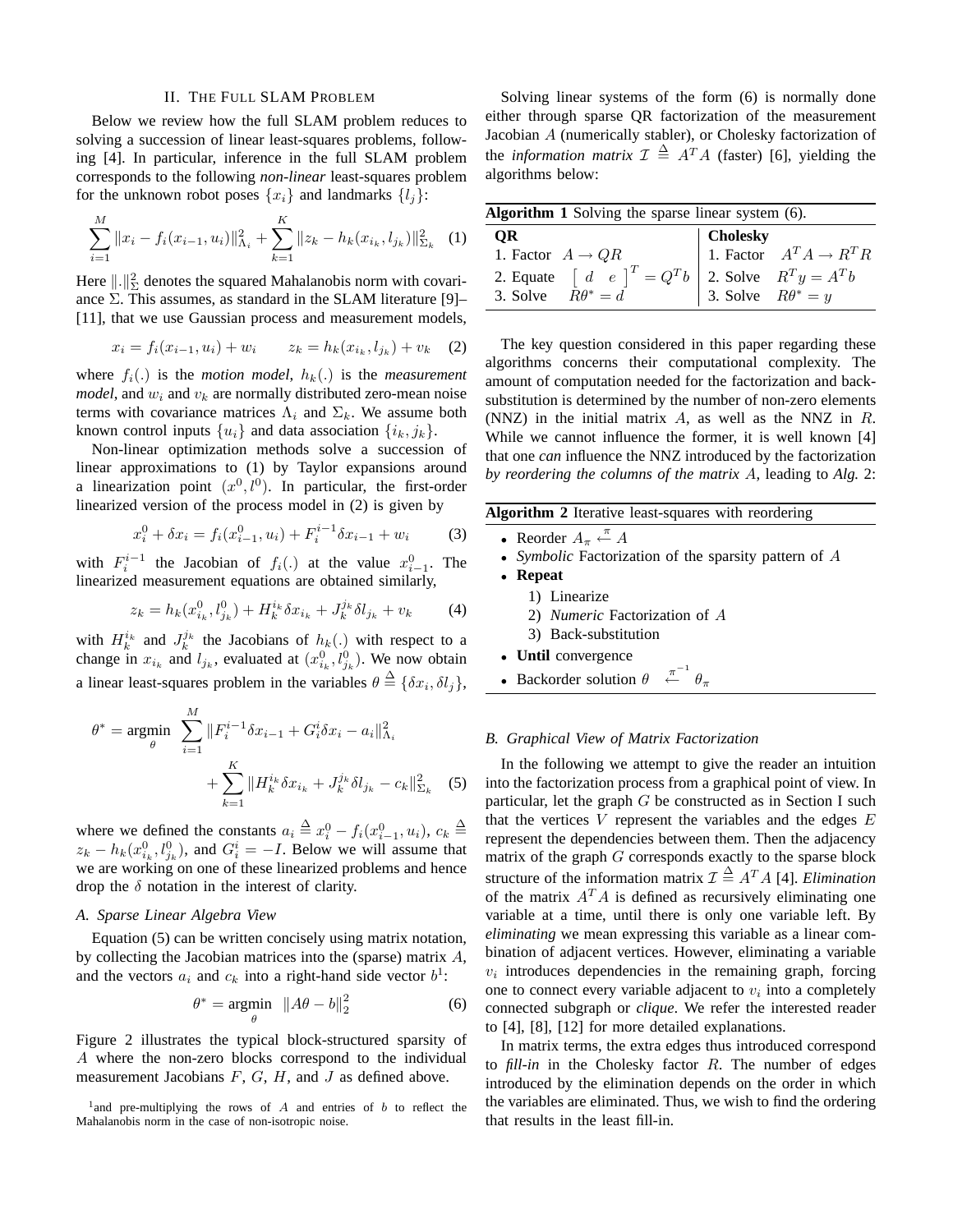#### III. COMPLEXITY OF TYPICAL SLAM SCENARIOS

For a few typical scenarios it is not too difficult to derive complexity bounds. In particular, if either the number of poses  $M$  or the number of landmarks  $N$  is bounded, we obtain linear algorithms in  $n \stackrel{\Delta}{=} M+N$ . Likewise, in a continual exploration mode the complexity of Smoothing and Mapping is linear.

# *A. An Environment of Bounded Size*

In the case that the environment is of bounded size, the complexity of SAM is  $O(M)$ , where M is the number of robot poses. One of the objectives of mobile robotics is to deploy robots for an extended time in relatively small environments. The canonical examples are museum tour guides [13], some of which have been deployed for a period of years [14].

In this case, with N constant and  $M \gg N$ , we can first eliminate all poses with a bounded work per pose, as the number of landmarks adjacent to each pose is bounded by  $N$  (typically much smaller). After eliminating all poses, the landmarks will in general be completely connected, and hence we will have to factorize a dense matrix of  $O(N)$  size. Hence, the complexity of this scenario is  $O(M + N^3)$ . However, as N is assumed constant, the final complexity is  $O(M)$ .

Note that this strategy of first eliminating all poses is a well known heuristic in the structure from motion literature, where it is known as the "Schur complement trick" [15], [16].

## *B. A Fixed Sensor Network*

Likewise, in the case that M is bounded and  $N \gg M$ , the complexity of SAM is bounded by  $O(N)$  by an analoguous argument. One application where this occurs is when a team of robots is deployed to fixed positions after which they continually monitor the environment, e.g. tracking people in their field of view. These then play the role of "landmarks", and the SAM algorithm "calibrates" the deployed sensor network while at the same time yielding all people tracks. As  $N \gg M$ , a good ordering strategy is to first eliminate all "landmarks", then factorize the fully connected  $O(M)$  sensor network, for a complexity of  $O(M^3 + N) = O(N)$  with M constant.

## *C. Continual Exploration with no Loop Closures*

Finally, if a robot is in a continual exploration mode without performing any loop-closures, the complexity of SAM is again linear. For example, this is a typical case when the robot is traversing a long indoor hallway or other linear structure. Given a bounded sensor range  $d$ , it is obvious that in this case the number of landmarks seen from any pose is bounded, and vice versa any landmark is only seen from a bounded number of poses. As a result, and in the absence of any loops, if the variables are ordered chronologically the information matrix I will be *band-limited*.

It is well known that factorization in that case is linear. However, in Section VI we give an alternative proof based on a recursive decomposition of the measurement graph.



Fig. 3. An ND partitioning of an indoor hallway scenario.

## IV. ORDERING HEURISTICS FOR GENERAL SCENARIOS

For *general* SLAM problems it is difficult to provide simple bounds. Finding an optimal elimination order is an NPcomplete problem, which has long been known in the linear algebra and scientific computing community [12], [17]–[19]. Fortunately, a lot of useful heuristics have been developed to approximate an optimal ordering, most notably the *minimum degree* type algorithms (MD) [17], and *Nested Dissection* (ND) [8]. These two popular heuristics are empirically found to perform similarly in general SLAM scenarios.

## *A. Minimum Degree Heuristics*

The two most widely used sparse matrix ordering algorithms for scientific computation are based on the heuristic of first eliminating the least constrained variables of  $G$ . This family of algorithms is known as *minimum degree* (MD) algorithms. A first approach is to eliminate all variables of minimal degree in one call of the elimination function, multiple (elimination) MD (MMD), while also eliminating *indistinguishable* nodes in the same step. MMD saves time both on updating the graph and determining the next elimination candidates [20]. A second approach avoids computing the exact vertex degrees when eliminating one or more variables, by collecting nodes into cliques. Only the degrees for the cliques are calculated, thus reducing the bookkeeping effort. This algorithm is known as *Approximate Minimum Degree* (AMD) [17], [21].

Both AMD and MMD produce equally good orderings, but AMD is faster. It was shown in [4] that reordering according to an AMD heuristic applied to the block-structure of the problem, can drastically reduce the factorization cost for SAM.

#### *B. Nested Dissection*

The Nested Dissection (ND) ordering algorithm follows a *divide-and-conquer* paradigm. An indoor hallway example of this recursive process is shown in Fig. 3. ND algorithms recursively partition the measurement graph and return a *postfix* notation of the partitioning tree as the ordering.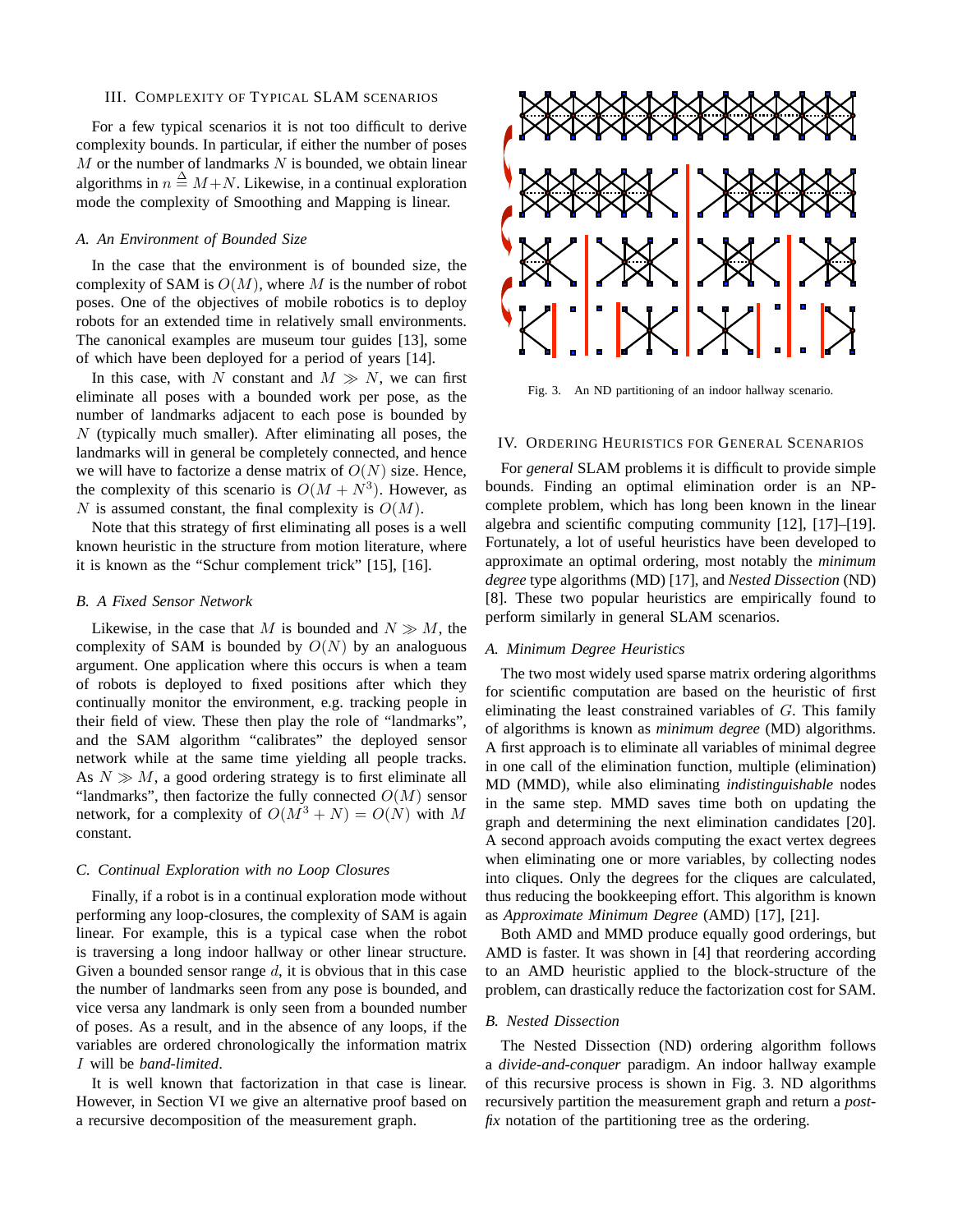# **Algorithm 3** Nested Dissection

Let  $G = (V, E)$  be a graph, with a set of vertices V and a set of edges E and  $|G| = n$ .

- 1) Partition G into subgraphs A, B and *separator* C
- 2) Repeat *Step* (1) until  $|A|, |B| \leq \epsilon$  or  $|A|, |B| = 1$
- 3) Obtain the ordering by putting the binary tree of the recursive partitioning in post-order, with the nodes of the separating set  $C$  last for every triple of sets.

The pseudo-code for a general ND scheme is given above. Almost all ND variants use a two step approach for determining the separators  $C$  in the graph. First, they try to find good areas for a cut that preserve the balance between the induced subgraphs  $A$  and  $B$ . Second, a refinement algorithm like [27] or [28] is applied. These can be understood as variants of bipartite graph matching algorithms as they aim at finding the minimal cut between a set of nodes.

The application of ND orderings is especially relevant to SLAM, as environments mapped by robots often contain parts that are spatially separable. In conventional EKF SLAM based methods this property of the SLAM problem is exploited by using "submaps" [22]–[26]. Thus, a *divide-and-conquer* approach appears very promising.

# *C. Comparison of AMD and ND Heuristics*



Fig. 4. Resulting measurements from a simulated walk with 15 poses.

We compared the performance of ND to AMD reorderings using indoor scenario simulations, showing that ND is about as efficient as AMD on general scenarios. The implementations used were for AMD [21], [29] and for ND [19].

The simulation data for the comparison was produced using simulated block-worlds. The result of a loop around one block can be seen in Figure 4. It takes the robot 4 steps to pass a block. At each step the robot senses between 8 and 12 landmarks. For simplicity we count the number of measurements in number of blocks. For example this means that for a path straight down a hallway with 1,000 blocks to



(a) Straight walk with blocks to the left and right



(b) Random walk through a square block world

Fig. 5. Factorization times vs. number of blocks. In (b) the number of blocks denotes the number of blocks of one side of the square block world, and the robot travels for a distance of  $n^2$  blocks.

the left and right a measurement matrix with about 4,000 rows and about 40,000 non zero entries is obtained.

In Fig. 5 the factorization times for varying numbers of measurements are depicted. Fig. (a) shows the factorization times for such a straight hallway path for varying numbers of blocks. Fig. 5 (b) shows factorization times for simulated *random* walks in  $n \times n$  block worlds of varying sizes. All results show that the factorization of SLAM measurement matrices are roughly the same for AMD and ND reorderings.

## V. COMPLEXITY OF NESTED DISSECTION

A significant advantage of the nested dissection scheme is that it lends itself to a rigorous analysis. While AMD holds a slight performance edge over ND in our experiments, only the latter allows us to establish bounds on the complexity of SLAM. Below we review the seminal work in this area.

The key to the analysis of ND is the existence of socalled *separator theorems*. The basis of any ND algorithm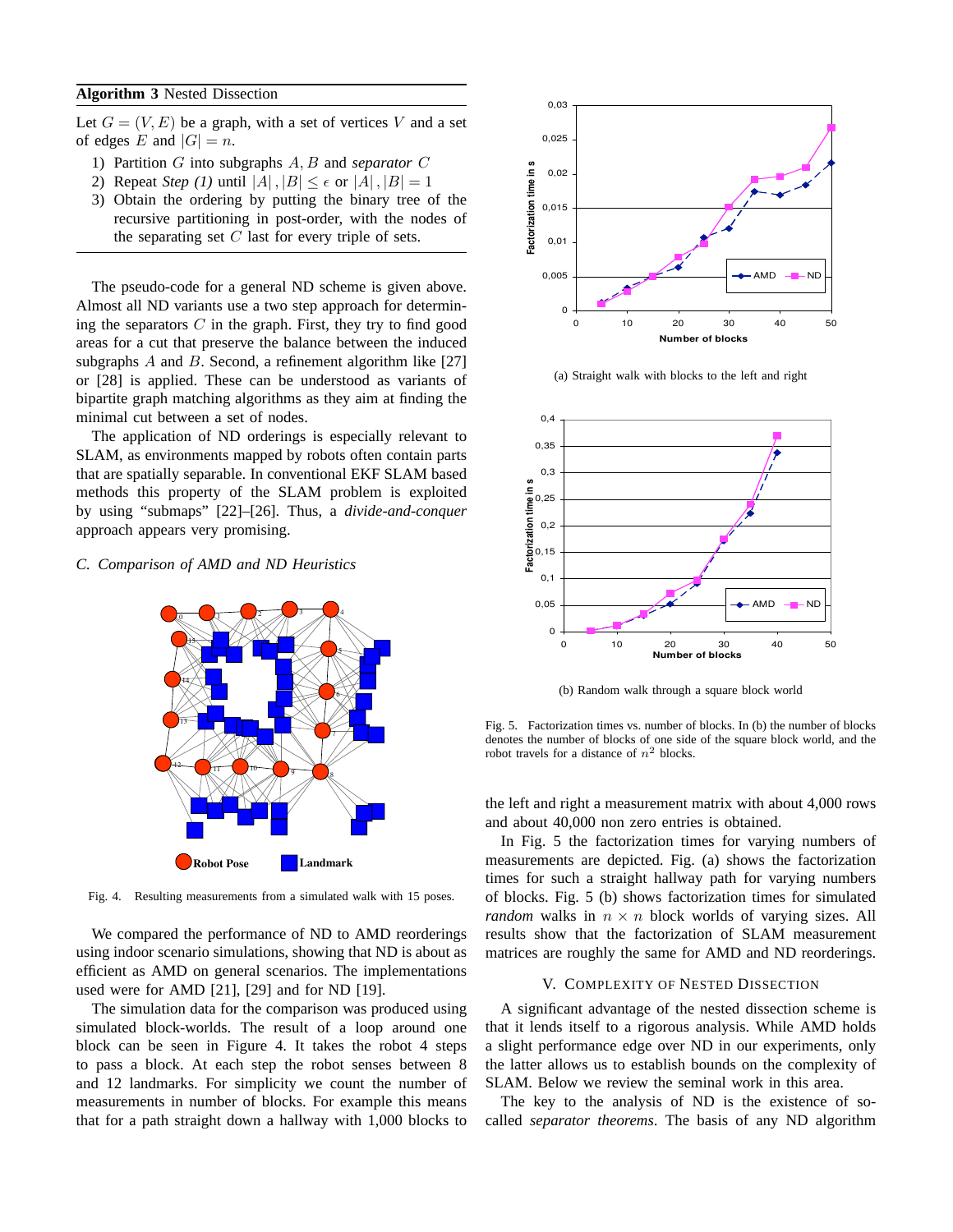is the ability to recursively partition graphs into subgraphs of roughly equal size with a small separating subgraph. It is crucial that these *separators* be small as this keeps the fill-in in the factorization process low, by maximizing the number of nodes that are mutually independent.

# *A. Separator Theorems*

Lipton et al. [7], [8] formalized the existence of small separators through the f(n)*-separator theorem*:

*Theorem 1:* (f(n)-SEPARATOR THEOREM) *A graph* G *is* f(n)- separable if there exist constants  $\alpha < 1$  and  $\beta > 0$ *such that the vertices of* G *can be partitioned into three sets* A, B, C *in a way that no edge joins a vertex in* A *with one in* B*,* A *nor* B *contains more than* αn *vertices, and* C *contains no more than* βf(n) *vertices.*

For all classes of graphs for which a  $f(n)$ -separator theorem holds an efficient *divide-and-conquer* ordering can be found. Note that one needs to guarantee that the algorithms for the graph partitioning and local subgraph elimination are less complex than the factorization itself.

## *B. From Separator Size to Complexity*

The link between separator size and the complexity of ND is given by the following theorem from [8]:

*Theorem 2:* (GENERALIZED NESTED DISSECTION) *Let* S *be any class of graphs closed under the subgraph criterion for which an*  $n^{\sigma}$  *separator theorem holds, with*  $\sigma > 0.5$ *. Then for any* n−*vertex graph* G *in* S*, there is an elimination ordering* with  $O(n^{2\sigma})$  fill-in size and  $O(n^{3\sigma})$  multiplication count.

Thus we can derive complexity bounds for the factorization. These bounds depend on how tight  $f(n) = n^{\sigma}$  is. Hence, in order to use this theorem we *only* need to show that there exists a graph partitioning algorithm fulfilling an f(n)-*separator theorem* which is less complex than  $O(n^{3\sigma})$ .

## VI. AN  $O(n)$  BOUND FOR CONTINUAL EXPLORATION

An even stronger theorem from [8] will yield the alternative proof of linear-time SAM for continual exploration:

*Theorem 3:* (LINEAR NESTED DISSECTION) *Let* S *be any class of graphs closed under the subgraph criterion for which an*  $n^{\sigma}$  separator theorem holds, with  $\sigma < 1/3$ . Then for any n−*vertex graph* G *in* S*, there is an elimination ordering with* O(n) *fill-in size and multiplication count.*

Thus, it suffices to prove that in the exploration case, we can always cut the graph such that the separator size is bounded. Let  $G$  be a measurement graph with  $M$  poses and N landmarks, and denote by  $M_C$  and  $N_C$  the number of poses and landmarks, respectively, in an arbitrary connected subgraph  $C$  of  $G$ . Let us make the following assumptions:

- 1) For every connected subgraph  $C$  in  $G$  we have a constant ratio  $\phi = \frac{N}{M} = \frac{N_C}{M_C}$ .
- 2) Every landmark is seen from a constant number of consecutive poses  $d \geq 1$
- 3) We use an omni-directional sensor with limited range

Assumptions (2) and (3) imply that closely located landmarks will be observed from the same set of poses. For a



Fig. 6. An abstract measurement graph.  $\Phi_i$  is the set of landmarks seen from pose  $x_i$ , while  $\chi_i$  is the set of poses seeing landmarks in  $\Phi_i$  is marked.

pose  $x_i$  we define the closest  $\phi$  landmarks by  $\Phi_i$ . The order of the measurements from  $x_i$  is indexed by k. All landmarks  $l_{ik} \in \Phi_i$  are seen from the same set of poses  $\chi_i$  symmetric around  $x_i$ . Intuitively  $\chi_i = \{x_j | \exists l_{ik} \in \Phi_i : (l_{ik}, x_j) \in E\}$ is the set of poses that are connected via a measurement in G to a landmark in  $\Phi_i$ . According to assumption (3) an edge has a maximum length d. This translates into the graphical model by landmarks  $l_{ik}$  only being observed by the set of poses  $\{x_{i-1d/2}, ..., x_{i+1d/2}\}$  –given an ideal sensor and d being odd. We define

$$
d_e = \psi(d) = \begin{cases} d-1 & \text{if } d \text{ is odd} \\ d & \text{else} \end{cases}
$$

to reduce the even case to the symmetric odd case - with  $d_e/2$  poses left and to the right of the  $i-th$  pose sensing  $\Phi_i$ . Using assumption (2) we can now refine our above statement to  $\chi_i = \{x_j \mid |j - i| \le (d_e/2)\}.$ 

*Lemma 1:* (CONTINUAL EXPLORATION SEPARATOR) *Given a SLAM measurement graph*  $G = (E, V)$  *fulfilling the assumptions (1)-(3) the subgraph*  $C_i = \Phi_i \cup \chi_i$  *of* G *with*  $|C_i| = \phi + d$  *separates* G *into subgraphs* A, B *such that no vertex in* A *is adjacent to a vertex in* B*.*

*Proof:* imagine a measurement graph of a hallway. We wish to cut this graph next to a pose  $x_i$ . In order to separate the pose chain adding  $x_i$  to the separator is sufficient. But due to the pose-landmark edges there exist connections from one subgraph to the other if  $C = \{x_i\}$ . The outreach is bound topologically by  $d$ . Thus with the definitions from above, no landmark in the set  $\Phi_i$  will be connected to poses other then  ${x_{i-d_e/2}, ..., x_{i+d_e/2}}$ . By extending the separator to  $C_i =$  $\Phi_i \cup \chi_i$  we can guarantee a separation, thus  $|C_i| = \phi + d$ .

# VII. AN  $O(n^{1.5})$  Bound on Large-scale SLAM

For a special class of large-scale SLAM problems, in which the measurement graph has a planar meta-structure, we can prove an  $O(n^{1.5})$  bound. We will do so by first examining the typical SLAM measurement graphs at the fine level and then continuing with the *meta* structure of the graph. Using the complexity bounds for the ND algorithm on planar graphs [7], [8] we can then bound the complexity for a large class of SLAM graphs.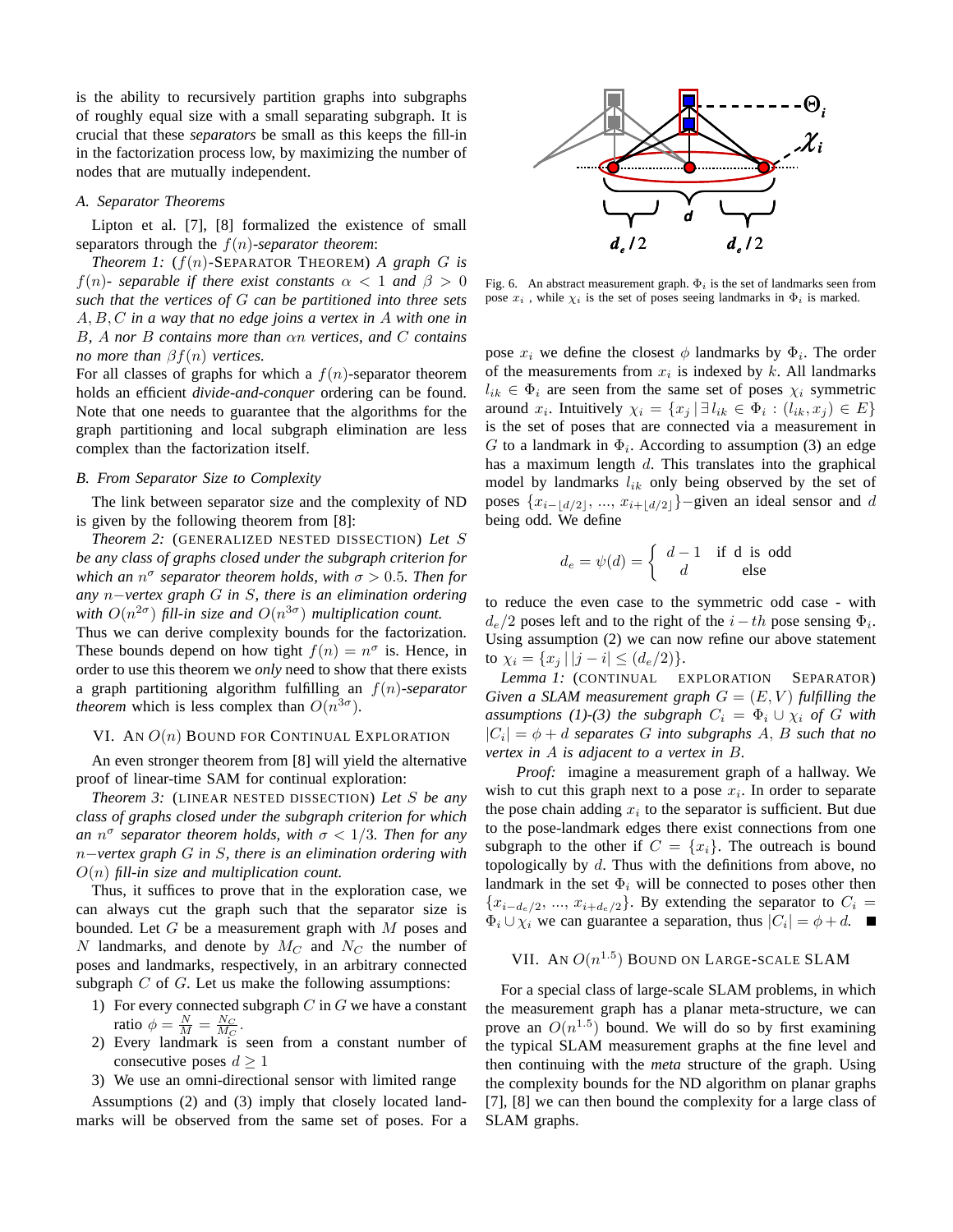

Fig. 7. It is sufficient for a graph to have one of the above graphs as a subgraph to be non-planar (a complete bipartite and a Kuratowski graph).



Fig. 8. A typical measurement pattern in SLAM which is isomorph to a non-planar graph containing a fully connected bipartite graph as in Fig. 7.

# *A. Nested Dissection for Planar Graphs*

Planar graphs are an important class of graphs, and frequently arise in large physics and mechanical simulations. A graph is planar iff it contains neither a complete bipartite graph on two sets of three vertices nor a complete graph on five vertices (*Kuratowski-Theorem*, Figure *7*).

Planar graphs satisfy an  $\sqrt{n}$ -separator theorem [7]:

*Theorem 4:* ( √ n-SEPARATOR THEOREM) *Any* n−*vertex planar graph* G *satisfies an* f(n)*-separator theorem with* planar graph G satisfies an  $f(n)$ -separator theorem with  $f(n) = \sqrt{n}$ ,  $\alpha = \frac{2}{3}$ , and  $\beta = 2\sqrt{2}$ . In addition, the partitions *can be found in*  $O(n)$  *time.* 

In [8] the above  $\sqrt{n}$ -separator theorem was used to prove bounds on the complexity of matrix factorizations when the matrix structure equals a planar graph:

*Theorem 5:* (PLANAR NESTED DISSECTION) *Let* G *be any planar graph. Then* G *has an elimination ordering which produces a fill-in of size*  $c_1 n \log n + O(n)$  *and a multiplication count of*  $c_2 n^{3/2} + O(n \log^2 n)$ *, where*  $c_1 \le 129$  *and*  $c_2 \le 4002$ *. Such an ordering can be found in* O(n log n) *time.*

For planar graphs satisfying an <sup>√</sup> n−*separator theorem,* [7], [8] give the following result:

*Theorem 6:* [8] *Let* S *be any class of graphs satisfying a* √ n−*separator theorem then any graph* G ∈ S *has an elimination ordering which produces a fill-in of size*  $c_1 n \log n + O(n)$ and a multiplication count of  $c_2n^{3/2} + O(n \log^2 n)$ , where

$$
c_1 = \beta^2 \left(\frac{1}{2} + 2\sqrt{\alpha}/(1 - \sqrt{\alpha})\right) / log_2(1/\alpha)
$$
  
\n
$$
c_2 = \beta^2 \left(\frac{1}{6} + \beta\sqrt{\alpha}(2 + \sqrt{\alpha}/(1 + \sqrt{\alpha}) + 4\alpha/(1 - \alpha)\right) / (1 - \sqrt{\alpha}))/(1 - \delta)
$$

with  $\delta = \alpha^{\frac{3}{2}} + (1 - \alpha)^{\frac{3}{2}}$ .



Fig. 9. Measurement graph for a typical indoor scenario (left) and the corresponding *meta graph* (right).



Fig. 10. Example scenario for an urban mapping example (Atlanta).

# *B.* Compressing SLAM Graphs into a *Meta Graph*

Unfortunately, as shown in Figure 8, measurement graphs in SLAM are typically non-planar. The denser the measurement graph is, the *less* planar the measurement graph G will be.

However, in many realistic SLAM scenarios it is possible to recognize structure at a level higher than at the level of the detailed measurements. Imagine a robot exploring the interior of a building as in Fig. 9, or an extended area in large city as in Fig. 10. If we abstract from the fine graph structure in SLAM we obtain a coarser graph with vertices corresponding to intersections and edges corresponding to hallways or streets, as depicted in Fig. 9. In graph theoretic terms this process is called *compression*. We denote the result of the compression as the *meta graph.*

#### *C. Complexity if the Meta Graphs is Planar*

If a SLAM problem instance has a *planar meta* graph, defined as above, we can use Theorem 4 to determine the number of meta nodes in the separator as a function of the total number of meta nodes. Using bounds on the constituent parts of the fine graph we can then obtain a separator theorem for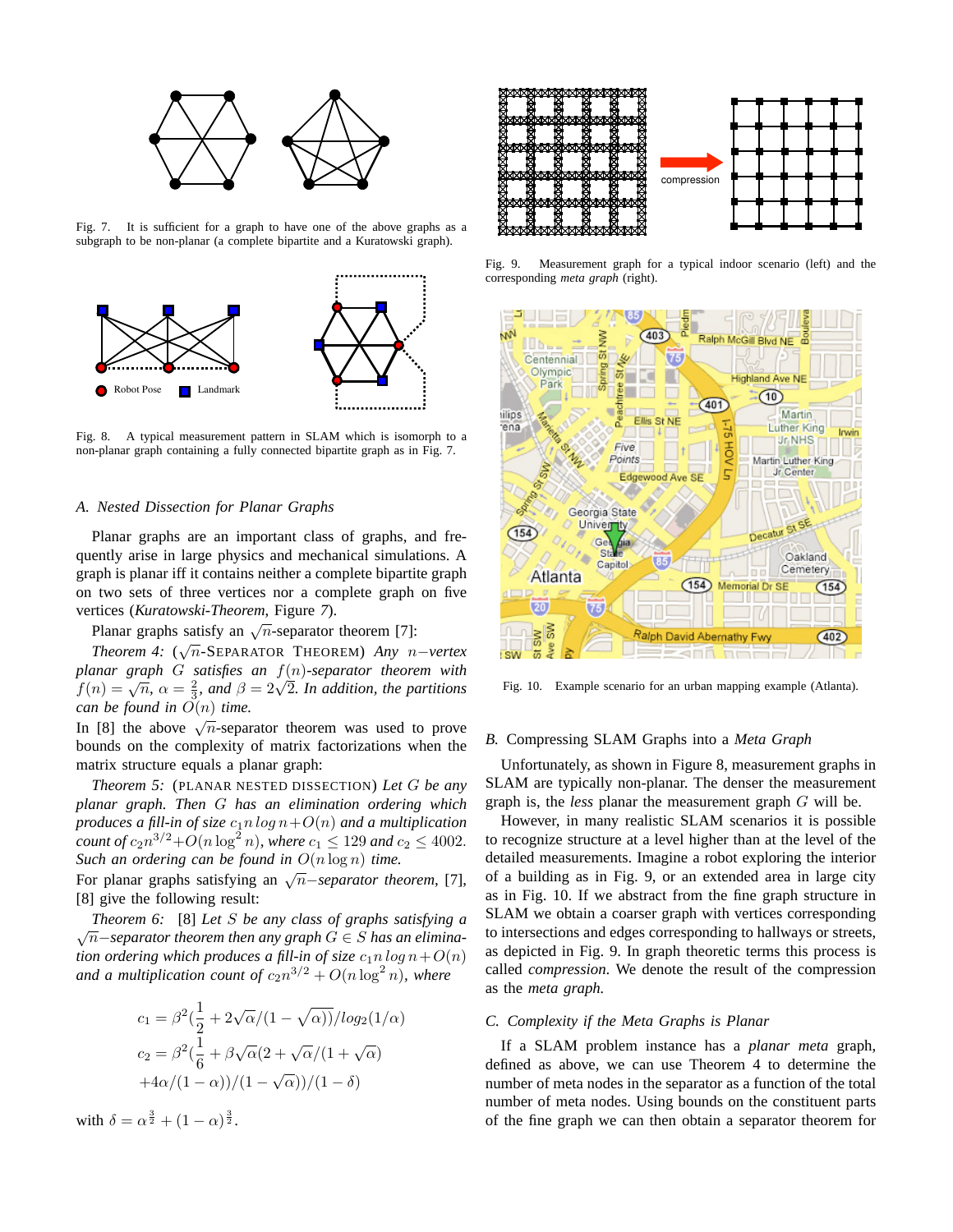this class of SLAM graphs for which - with changed constants - the complexity bounds of Theorem 5 hold, and hence also an  $O(n^{3/2})$  bound on the multiplication count.

As the *meta* graph is planar the separator theorem for planar graphs holds and thus for any *meta cut* C' we have

$$
|C'| \leq 2\sqrt{2N}
$$

where  $|C'|$  is the number of intersections in the cut and N the total number of intersections. If  $n_{max}$  is the maximum number of (fine) nodes in any intersection, then the size of the fine separator  $C$  is bound by

$$
|C| \le 2n_{max}\sqrt{2N} \tag{7}
$$

In addition, let  $n_{min}$  be the *minimum* number of (fine) nodes in any intersection *or* edge and let the meta graph be connected. Then we have at least as many edges as nodes, and the total number of fine nodes n satisfies  $2n_{min}N \leq n$ . Dividing by  $n_{min}$  and taking the square root on both sides yields

$$
\sqrt{2N} \le \frac{\sqrt{n}}{\sqrt{n_{min}}}
$$

Inserting this result into (7) yields the following bound on the size of any meta cut:

$$
|C| \le 2n_{max} \frac{\sqrt{n}}{\sqrt{n_{min}}} = \beta \sqrt{n} \text{ with } \beta = \frac{2n_{max}}{\sqrt{n_{min}}}
$$

Hence, β is a constant in the sense of the *f(n)-separatortheorem* as in [7].

Finally, from Section VI we know that the hallways/streets have a constant separator of size  $k(\phi + d)$ , where k is the maximum number of edge traversals. Then  $n$  also has to satisfy

$$
k(\phi + d) \le \beta \sqrt{n}
$$

That can be guaranteed by stopping the ND recursion when

$$
n < \frac{k^2(\phi + d)^2}{\beta^2} = \frac{k^2(\phi + d)^2 n_{min}}{4n_{max}^2}
$$

Summarizing, we have derived a <sup>√</sup> n−*separator theorem* in the sense of [7], [8] and thus can use their results. Thus, we obtain the same complexity bounds as if the graph was planar, except for the constants  $c_1$  and  $c_2$ .

# VIII. EXAMPLE SCENARIOS

In this section we demonstrate the partitioning process for typical scenarios as depicted in Fig. 9 or Fig. 10. We also show the impact of the changed constants.

We start with a grid block-world scenario with 50 nodes in the intersections and at least 50 nodes per hallway. This scenario is challenging as there are no "natural" partitions like rooms to the sides of a hallway and the graph is evenly dense. These might save cuts or keep the cuts small.

The example grid block-world and possible cuts according to our separator theorem are shown in Fig. 11. The partitionings correspond to the cuts of a depth-first partitioning recursion. Note that the measurement graph contains only parts where the robot passed along two times at maximum.



Fig. 11. Grid World Example

|         | $\boldsymbol{n}$ | $\sqrt{n}$      | $\beta\sqrt{n}$ | C   | A ,  B          |  |  |
|---------|------------------|-----------------|-----------------|-----|-----------------|--|--|
| (1)     | 86.250           | 294             | 4153            | 350 | 42,950          |  |  |
| (2)     | 42,950           | 207             | 2931            | 200 | 21.375          |  |  |
| (3)     | 21.375           | 146             | 2068            | 200 | 10.588          |  |  |
| (4)     | 10,588           | 103             | 1455            | 100 | 5,244           |  |  |
| (5)     | 5.244            | 72              | 1024            | 100 | 2,572           |  |  |
| (6)     | 2,572            | 51              | 717             | 18  | 1,277           |  |  |
| (7)     | 1,277            | 36              | 505             | 18  | 629             |  |  |
| (8)     | 629              | 25              | 355             | 18  | 306             |  |  |
| (9)     | 306              | 17              | 247             | 18  | 144             |  |  |
| (10)    | 144              | $\overline{12}$ | 170             | 18  | 63              |  |  |
| (11)    | 63               | 8               | 112             | 18  | $\overline{22}$ |  |  |
| (12)    | $\overline{22}$  | 5               | 67              | 18  | 2               |  |  |
| TABLE I |                  |                 |                 |     |                 |  |  |

THE LEVEL OF THE RECURSION, NUMBER OF NODES  $n$  IN THE EACH  $\overline{m}$  PARTITION,  $\sqrt{n}$ , THE SIZE OF THE NEXT PARTITIONS AND THE SEPARATOR, WITH 1,000 NODES PER HALLWAY AND 50 NODES PER INTERSECTION.

Assuming that the intersections contain twice as much nodes as a separator the 50 nodes correspond to a hallway separator with  $d = 3$ ,  $k = 2$  of at least  $\phi = 3$ . In Table I the relevant figures are shown for a grid with roughly 90,000 nodes. Note that after the final partition all nodes form a subgraph and the recursion stops.

We expand this scenario to the challenging outdoor urban mapping from Fig. 10. We assume 10,000 features per street, 1,000 features per intersection and a  $20x20$  block world. Table II contains the results one would obtain for the first 9 partitionings.

We want to highlight that the constants  $c_1$  and  $c_2$  in the derived theorem are not negligible. For the first scenario we obtain  $\beta = \frac{2n_{max}}{\sqrt{n_{min}}}$  = 14, 14, thus  $c_1 \approx 3,200$  and  $c_2 \approx$ 499, 700. It is the subject of future work to empirically validate how tight these bounds are for different scenarios.